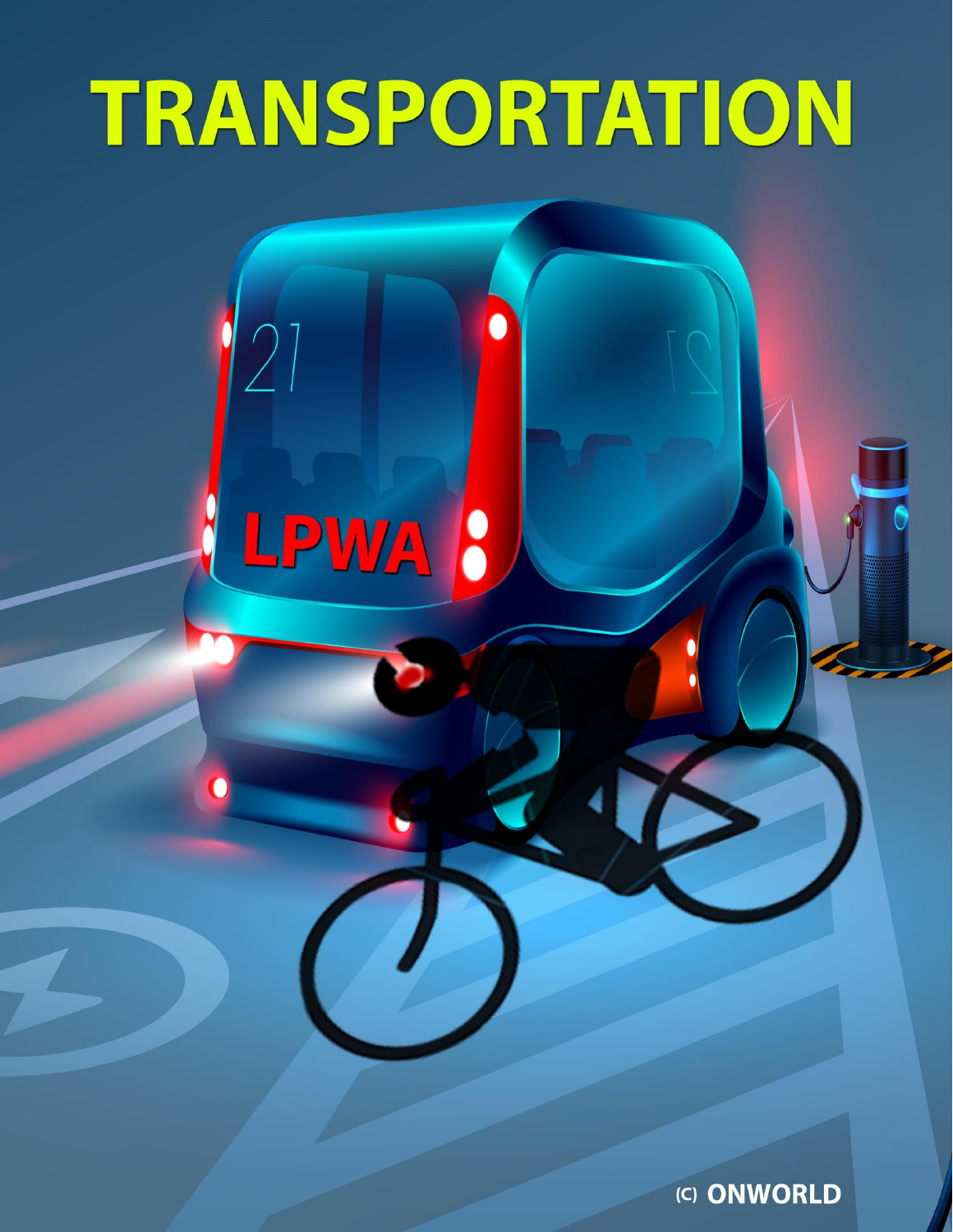

Entire contents **©**2018 by ON World. All rights reserved. The information contained herein has been obtained from sources believed to be reliable. ON World takes no responsibility for any inaccuracies, completeness or adequacy of such information. ON World shall have no liability for errors, omissions or inadequacies in the information contained herein or for interpretations thereof. The reader assumes sole responsibility for the selection of these materials to achieve its intended results. The opinions expressed herein are subject to change without notice.

No part of this report excerpt may be given, lent, resold, or disclosed to non-customers without permission. Reproduction or disclosure in whole or in part to other parties is permitted only with the written and express consent of ON World.

This document is a free report excerpt. A full version of the report may be purchased directly from our website for an immediate download. If you need an invoice, please call or email us at: [research@onworld.com](mailto:research@onworld.com)

**ON World Inc.**  Emerald Plaza Center 402 West Broadway Suite 400 San Diego, California 92101 [http://www.onworld.com](http://www.onworld.com/)

Toll free (U.S.): 888.312.2619 International: 858.259.2397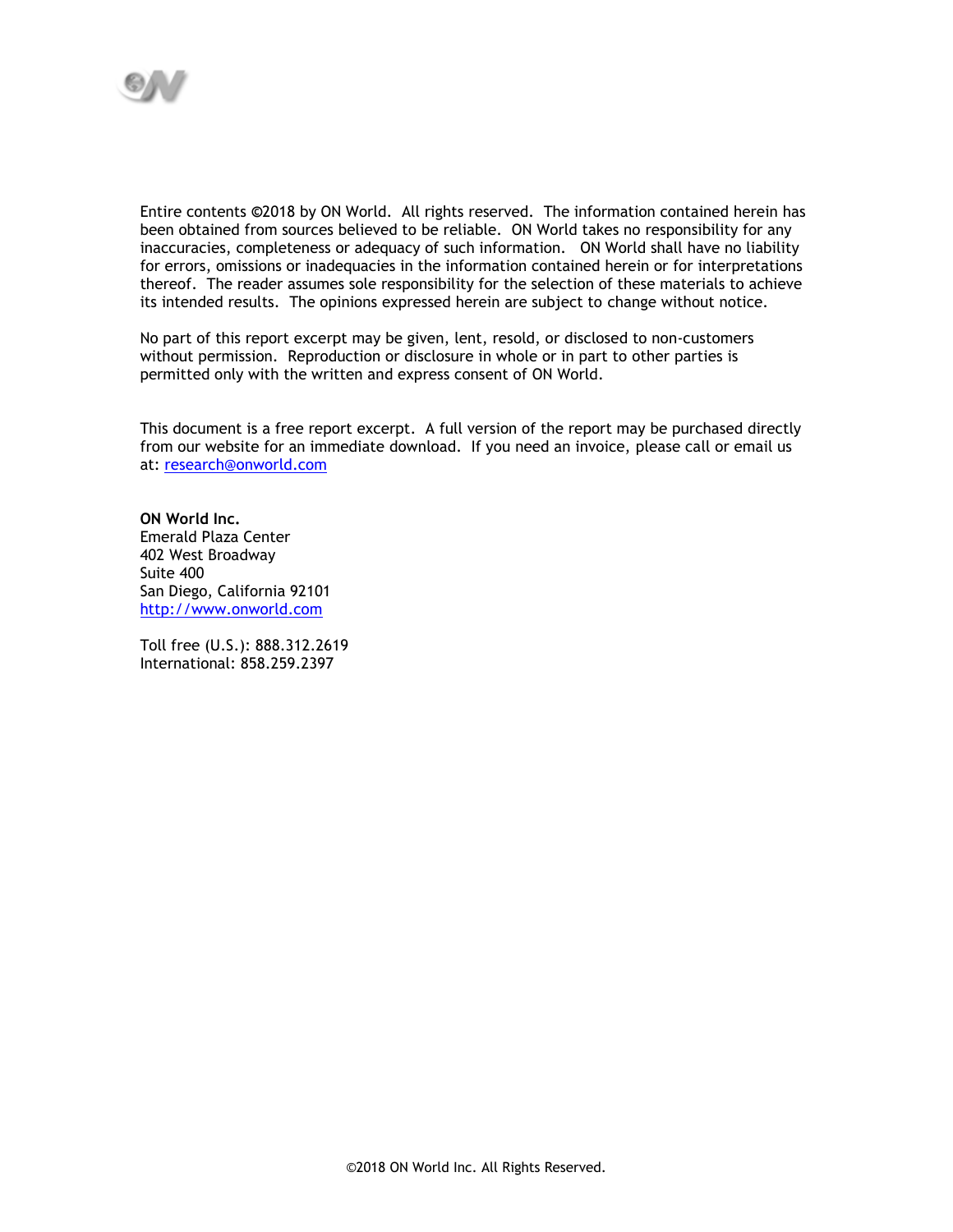Transportation LPWA Executive Summary

## **Executive Summary**

This report covers the Internet of Things (IoT) opportunities provided by Low Power Wide Area (LPWA) networking for the multi-trillion-dollar transportation industry. LPWA technologies such as Sigfox, LoRa®<sup>1</sup>, LTE-M and NB-IoT are providing transportation markets with low cost multikilometer ubiquitous cloud connectivity. These LPWA technologies and their ecosystems are rapidly reshaping low power outdoor sensing and control networks.

LTE-M and LoRa provide unique advantages for transportation IoT by enabling ultra-low power consumption for mobile vehicle sensors. NB-IoT is most suited to fixed wireless sensing such as parking management, streetlight monitoring and electric vehicle charging infrastructure monitoring. Most LPWA technologies are targeting tracking and locating mobile assets with an accuracy of a hundred meters. For example, bicycles and rapidly expanding e-Bike offerings represents one of the largest potential LPWA markets with over 1 billion in use worldwide. Intensifying efforts to reduce dependence on gas-powered vehicles has resulted in today's billiondollar bike sharing industry and accelerating adoption of electric vehicles.

Driven by the enormous popularity and brand awareness of Tesla's vehicles, self-driving electric cars and trucks that travel hundreds of miles on a single charge has transformed the auto industry. At the same time, smart city initiatives are appearing worldwide for energy efficiency, pollution abatement and streamlined resident services such as streetlight monitoring, parking availability, traffic signal optimization, electronic tolling and monitoring of bridges, dams, canals and tunnels.

Transportation LPWA revenues will increase 550% to reach \$11.8 billion in 2022. However, the opportunities vary significantly for each of the market segments.



#### **Figure 1: Global Transportation LPWA Revenues (2016-2022)**

 $1$  The LoRa® Mark is a trademark of Semtech Corporation or its subsidiaries.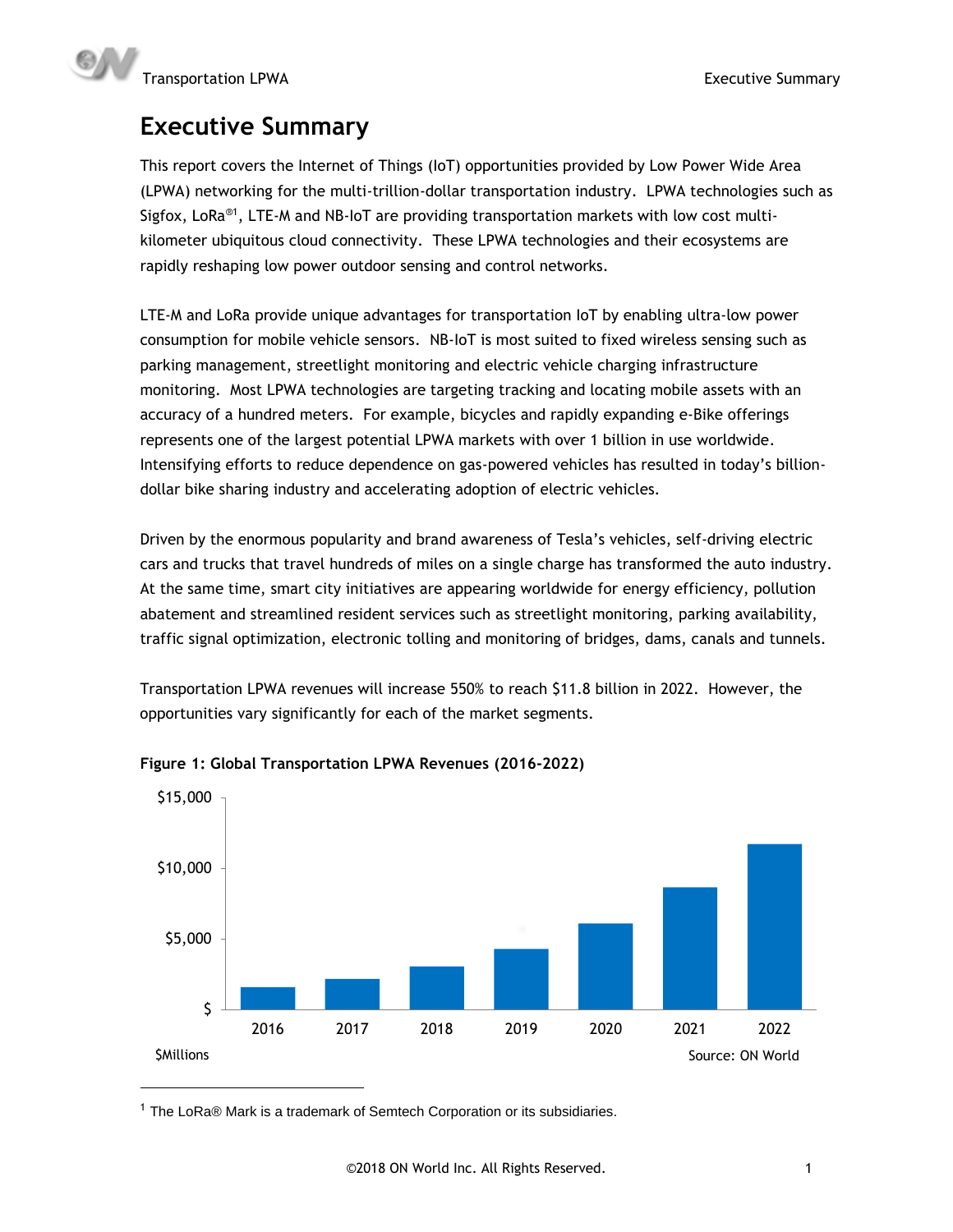

LPWA technology developments over the past year include 3GPP's Release 13 that includes LTE-NB1 (NB-IoT) and LTE-M1 that has resulted in rapid LTE network deployments with trials for bicycle tracking, parking management and streetlight monitoring under way.

In October 2017, the LoRa Alliance released the LoRaWAN<sup>TM2</sup> 1.1 specification with support for passive and active roaming, class B devices as well as security enhancements. These features are especially suited for mobile transportation applications such as vehicle tracking and monitoring but LoRaWAN's use is also growing for fixed transportation wireless sensing applications including parking, streetlights as well as monitoring of dams, canals and embankments that are essential for land and water transportation.

Our latest phone interviews and surveys with 250+ industrial IoT professionals found that nearly half are researching or developing LPWA networking solutions. Sixty-one (61%) of LPWA developers are planning to launch their LPWA products within the next 12 months.



#### **Figure 2: LPWA Developers Product Launch Timeline**

In this report, we cover the growing LPWA market opportunities for transportation systems, electric vehicle charging infrastructure as well as connected vehicles and bikes. It includes market size forecasts (2016-2022) for connected devices, annual unit shipments and breakdowns by market, application, technology, geography and equipment/services; the results from several surveys; an in-depth technology evaluation; and analysis of the value system with 100+ companies.

<sup>&</sup>lt;sup>2</sup> LoRa Alliance™ and LoRaWAN™ are marks used under license from the LoRa Alliance.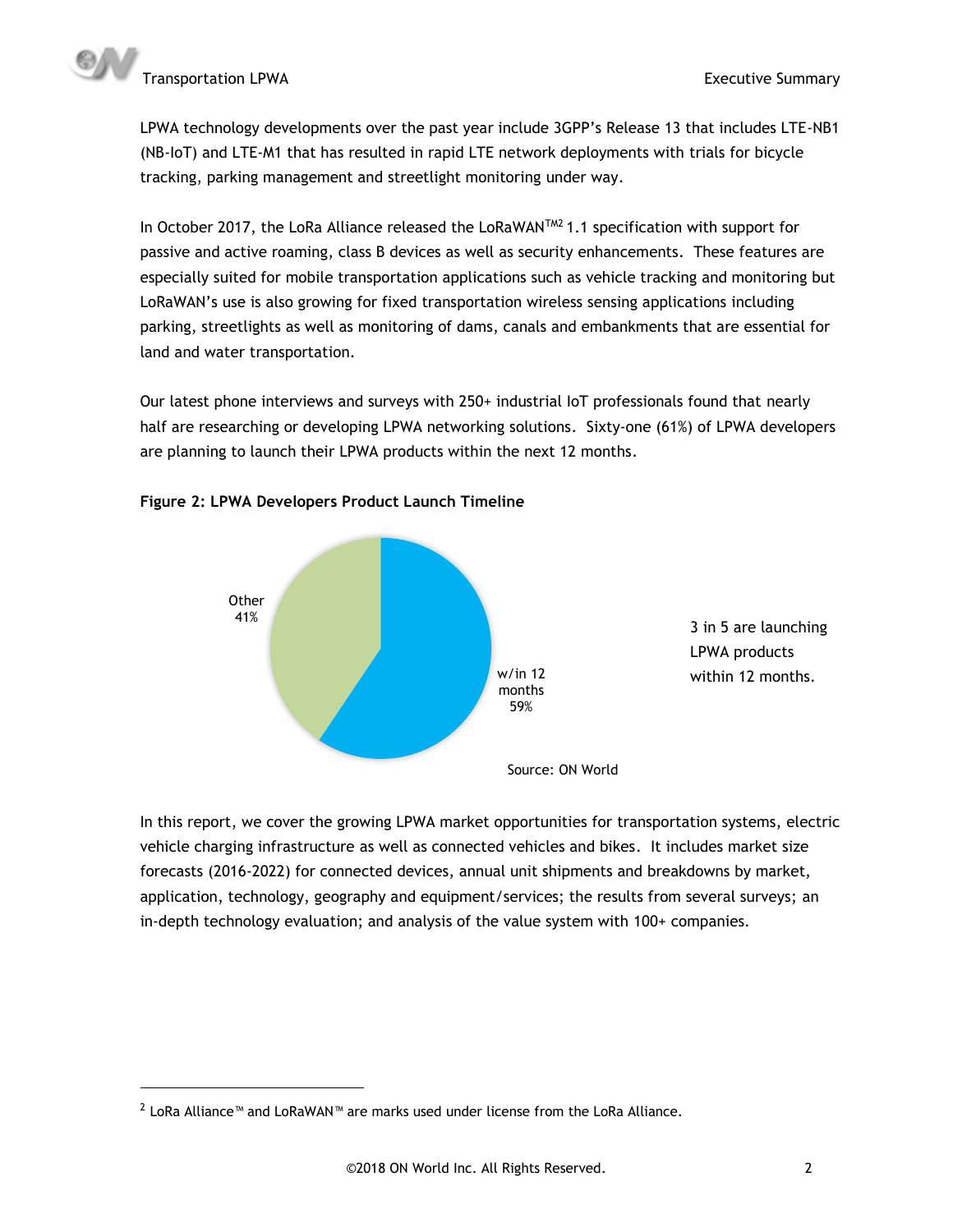Transportation LPWA Methodology

## **Methodology/Scope**

This report covers the global market opportunity for Low Power Wide Area (LPWA) technologies for transportation including smart city applications as well as connected cars, electric vehicle charging infrastructure and bicycle tracking. In addition, we include the total addressable market for connected wireless sensing, tracking and control devices for each market segment (LPWA and others). Our methodology uses extensive primary research with hundreds of individuals across the whole transportation IoT value chain, an in-depth technology evaluation, weighted market drivers and a competitive analysis of 100+ companies. The major components of our research include the following:

#### **Data Collection/Investigation:**

- 250+ surveys/phone interviews with transportation IoT professionals, network operators, IoT platform providers, equipment manufacturers, component suppliers and other experts.
- Analysis of hundreds of financial, industry and technical reports.

#### **Segmentation**:

| Geographies:   | North America, Western Europe, Asia Pacific and Rest of World                                                                                         |
|----------------|-------------------------------------------------------------------------------------------------------------------------------------------------------|
| <b>Markets</b> | Transportation systems, Connected Vehicles, EV Charging Infrastructure,                                                                               |
| segments:      | <b>Connected Bikes</b>                                                                                                                                |
| Solutions:     | Streetlight monitoring, traffic management, parking management, geotechnical<br>monitoring, asset tracking/monitoring and other condition monitoring. |
| Product        | LPWA equipment (End nodes, repeaters, gateways and associated software) and                                                                           |
| segments:      | services (installation, maintenance, connectivity and value-added services)                                                                           |

#### **Competitive Forces & Technology Dynamics**:

- Product segmentation, value chain and business model analysis
- Distribution channels, product availability and vendor strength
- Standards developments, technology adoption and emerging technologies
- Analysis of 100+ companies (offerings, pricing, partners, financials and potential for disruption/sustainability)

#### **Market Size Forecasts:**

- **Market data:** Recent data is collected from vendors, suppliers and end users on unit sales, growth trends, applications, hardware/service pricing, distribution channels, etc.
- **Market drivers:** Analysis of the weighted driver impact for each solution/market.
- **Projections**: Using all the above, we create data models from a moderate and aggressive viewpoint. Breakdowns are provided by target market, application, product segment, geography and technology. Revenues are for equipment, RF modules and services.
- **Verification:** Forecasts are benchmarked with secondary sources and verified with market leading vendors and industry experts.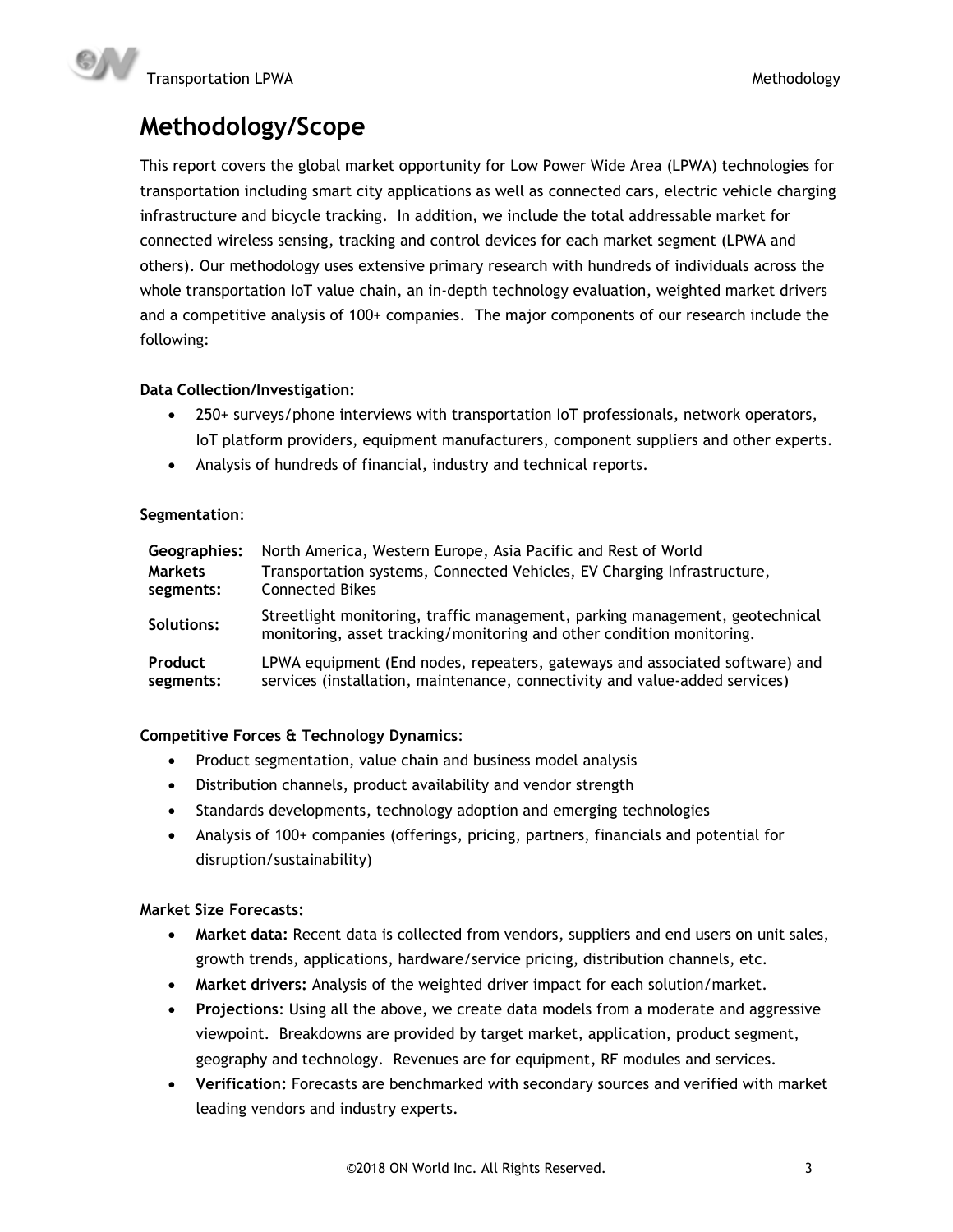

## **Table of Contents**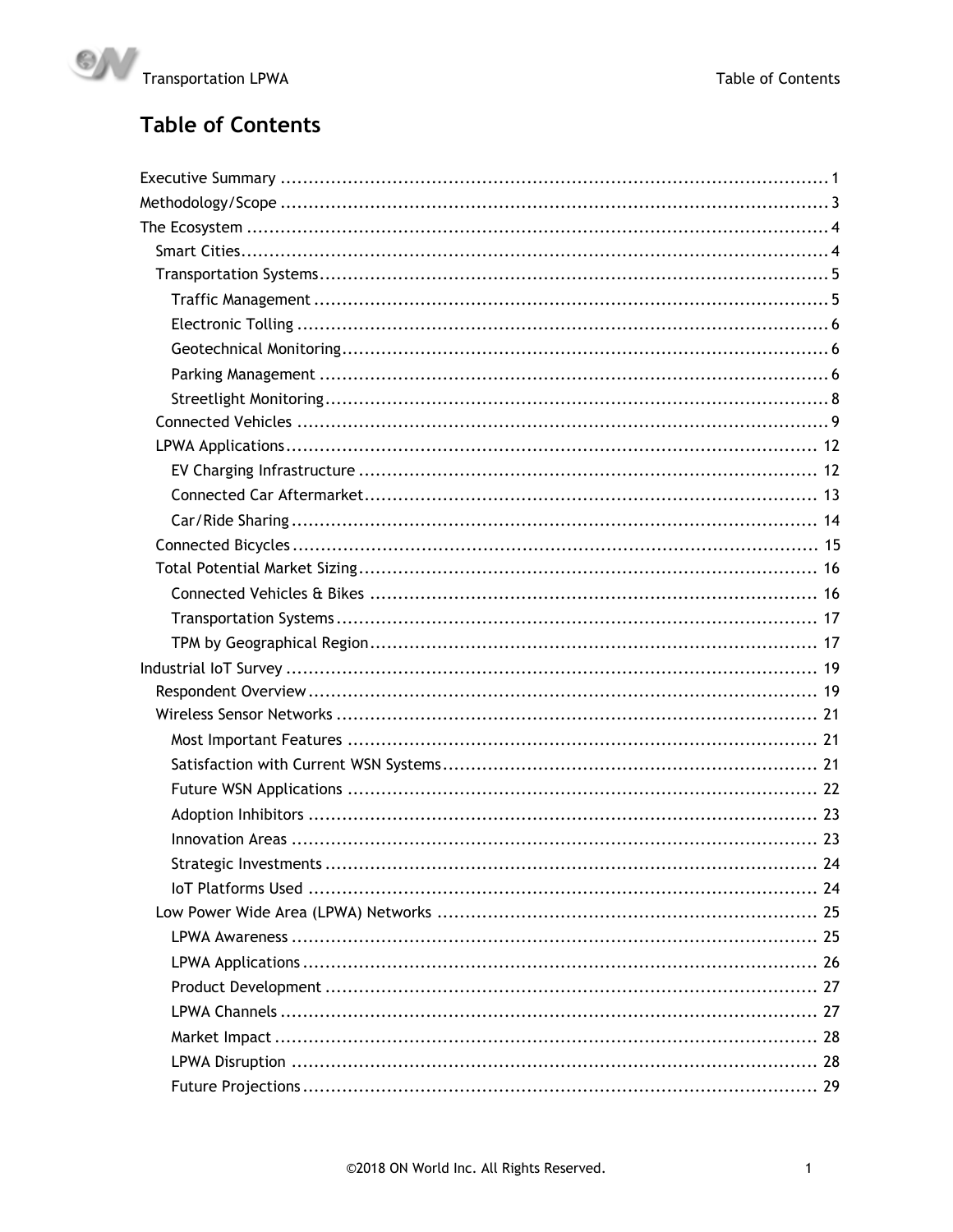

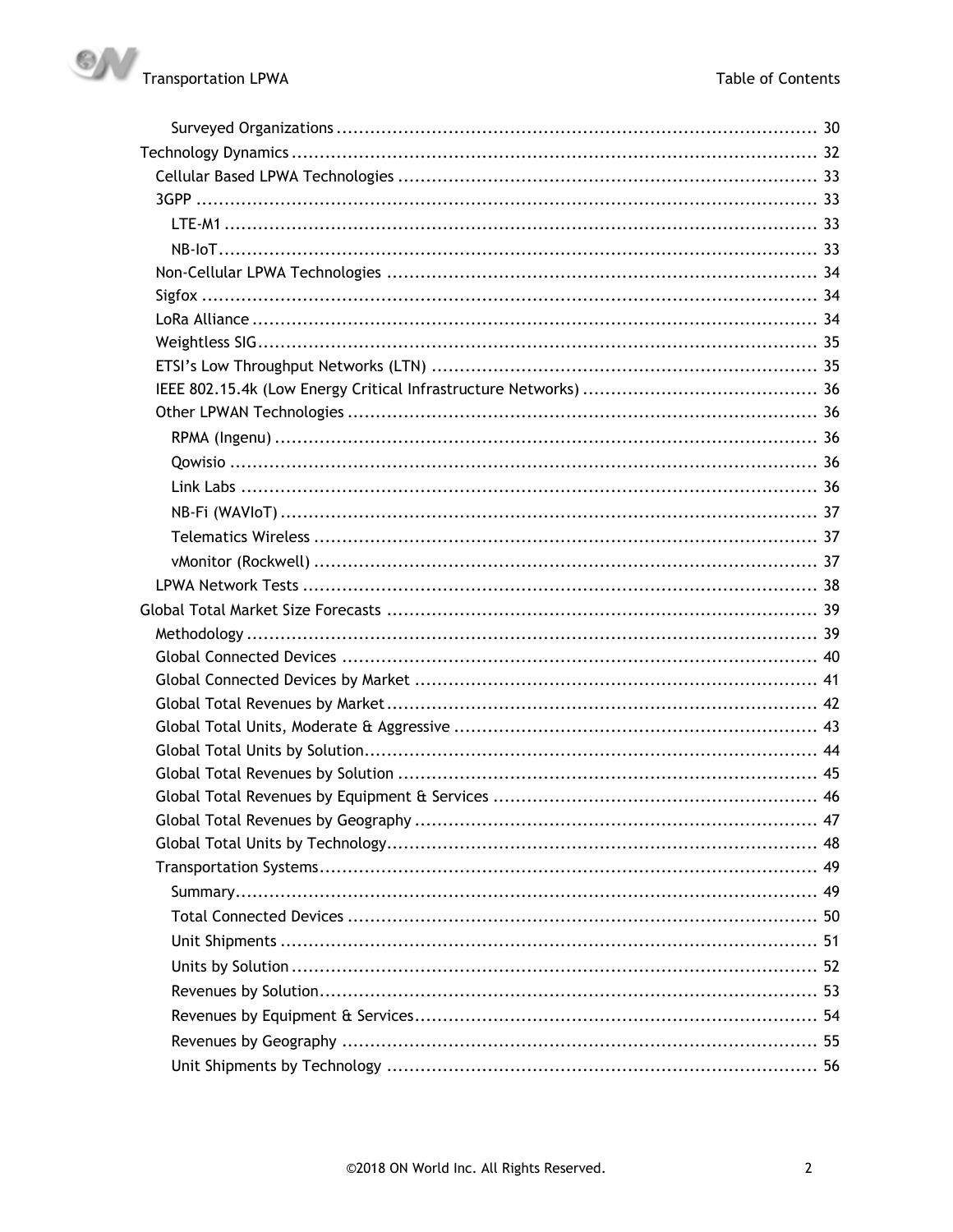

## **List of Figures**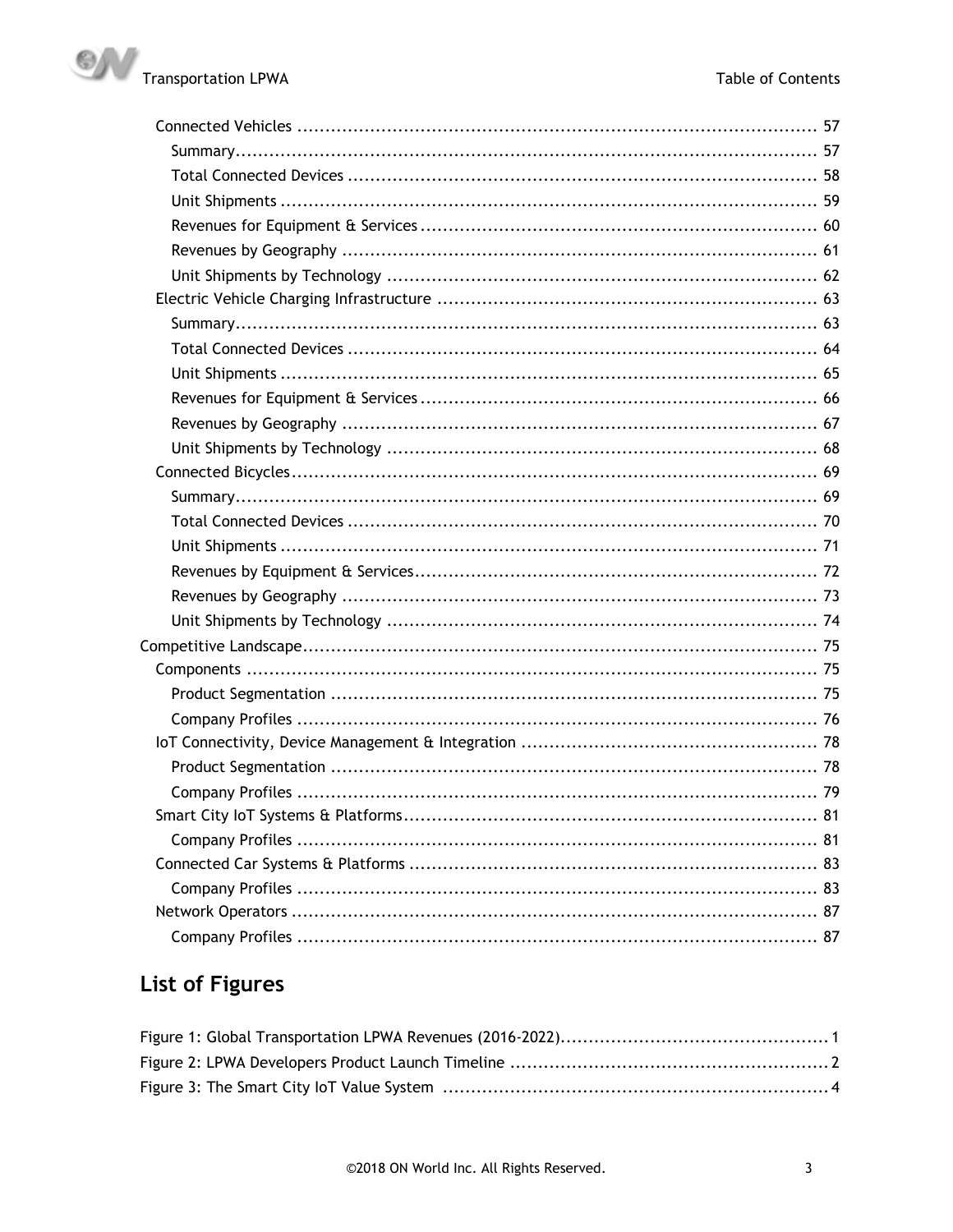



| Figure 7: Consumers Most Likely Paid Connected Car Services (Select)  10                 |  |
|------------------------------------------------------------------------------------------|--|
|                                                                                          |  |
| Figure 9: Global Public EVSE Connectors Installed by Region (2016-2022) 12               |  |
| Figure 10: Connected Car Revenues, Car/Ride Sharing & Others (2016-2022)  14             |  |
|                                                                                          |  |
|                                                                                          |  |
|                                                                                          |  |
|                                                                                          |  |
|                                                                                          |  |
|                                                                                          |  |
|                                                                                          |  |
|                                                                                          |  |
|                                                                                          |  |
|                                                                                          |  |
|                                                                                          |  |
|                                                                                          |  |
|                                                                                          |  |
|                                                                                          |  |
|                                                                                          |  |
|                                                                                          |  |
|                                                                                          |  |
|                                                                                          |  |
|                                                                                          |  |
| Figure 30: Wireless Sensing/M2M Applications Requiring >1K Bytes/Day  26                 |  |
|                                                                                          |  |
|                                                                                          |  |
|                                                                                          |  |
|                                                                                          |  |
|                                                                                          |  |
|                                                                                          |  |
|                                                                                          |  |
|                                                                                          |  |
| Figure 39: LPWAN Technologies - 5000 Node Percent Complete vs Power Used 38              |  |
| Figure 40: Global Transportation Connected WSN Devices, LPWA & Others (2016-2022)  40    |  |
| Figure 41: Global Transportation Connected LPWA Devices by Market (2016-2022)  41        |  |
| Figure 42: Global Transportation LPWA Revenues by Market (2016-2022) 42                  |  |
| Figure 43: Global Transportation LPWA Annual Units, Moderate & Aggressive (2016-2022) 43 |  |
|                                                                                          |  |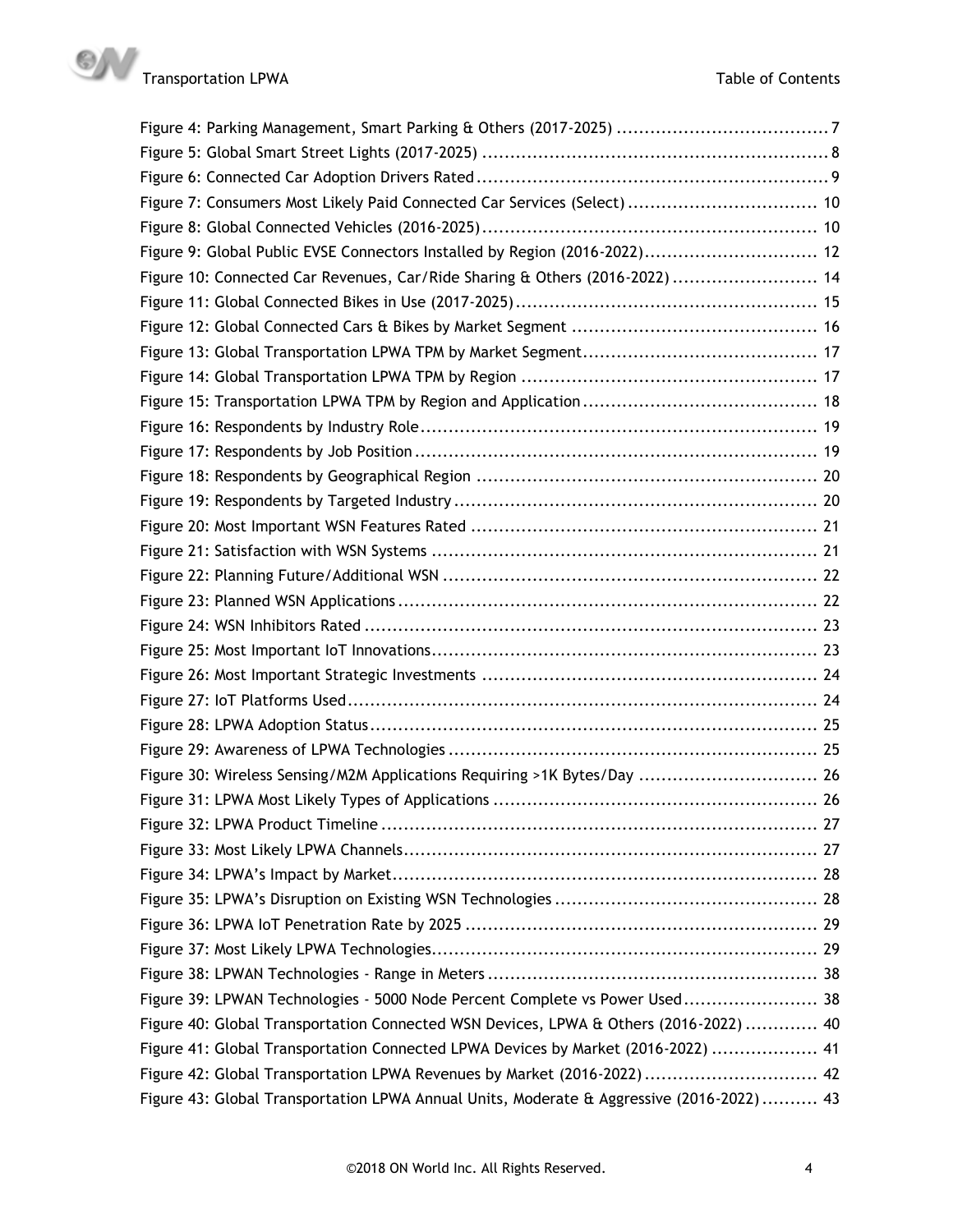

Figure 44: Global Transportation LPWA Units by Solution (2016-2022)................................... 44 Figure 45: Global Transportation LPWA Revenues by Solution (2016-2022) ............................. 45 Figure 46: Global Transportation LPWA Revenues by Eqpmnt & Services (2016-2022) ................ 46 Figure 47: Global Transportation LPWA Revenues by Geography (2016-2022) .......................... 47 Figure 48: Global Transportation LPWA Chipsets by Technology (2016-2022)........................... 48 Figure 49: Global Smart City Transportation WSN Connections (2016-2022) ............................ 49 Figure 50: Global Gov't Transportation Connected WSN Devices, LPWA & Others (2016-2022) ..... 50 Figure 51: Global Gov't Transportation LPWA Annual Units, Moderate & Aggressive (2016-2022) .. 51 Figure 52: Global Gov't Transportation LPWA Annual Units by Solution (2016-2022).................. 52 Figure 53: Global Gov't Transportation LPWA Revenues by Solution (2016-2022)........................ 53 Figure 54: Global Gov't Transportation LPWA Revenues by Eqpmnt & Services (2016-2022)......... 54 Figure 55: Global Gov't Transportation LPWA Revenues by Geography (2016-2022) .................. 55 Figure 56: Global Gov't Transportation LPWA Chipsets by Technology (2016-2022)................... 56 Figure 57: Global Connected Vehicles (2016-2022) .......................................................... 57 Figure 58: Global Connected Vehicle WSN Devices, LPWA & Others (2016-2022) ...................... 58 Figure 59: Global Connected Vehicle LPWA Annual Units, Moderate & Aggressive (2016-2022) ..... 59 Figure 60: Global Connected Vehicle LPWA Revenues by Eqpmnt & Services (2016-2022) ........... 60 Figure 61: Global Connected Vehicle LPWA Revenues by Geography (2016-2022) ..................... 61 Figure 62: Global Connected Vehicle LPWA Chipsets by Technology (2016-2022)...................... 62 Figure 63: Global Installed Commercial/Public EV Charging Station (2016-2022) ...................... 63 Figure 64: Global Networked EV Charging Stations, LPWA & Others (2016-2022) ...................... 64 Figure 65: Global EV Charging LPWA Annual Units, Moderate & Aggressive (2016-2022)............... 65 Figure 67: Global EV Charging LPWA Revenues by Eqpmnt & Services (2016-2022).................... 66 Figure 68: Global EV Charging LPWA Revenues by Geography (2016-2022).............................. 67 Figure 69: Global EV Charging LPWA Chipsets by Technology (2016-2022) .............................. 68 Figure 70: Global Connected Bikes (2016-2022) .............................................................. 69 Figure 71: Global Connected Bikes, LPWA & Others (2016-2022).......................................... 70 Figure 72: Global Connected Bike LPWA Annual Units, Moderate & Aggressive (2016-2022)......... 71 Figure 73: Global Connected Bike LPWA Revenues by Eqpmnt & Services (2016-2022) ............... 72 Figure 74: Global Connected Bike LPWA Revenues by Geography (2016-2022) ......................... 73 Figure 75: Global Connected Bike LPWA Chipsets by Technology (2016-2022).......................... 74

### **List of Tables**

| Table 4: Global Transportation Connected WSN Devices, LPWA & Others (2016-2022)  40 |  |
|-------------------------------------------------------------------------------------|--|
| Table 5: Global Transportation Connected LPWA Devices by Market (2016-2022)  41     |  |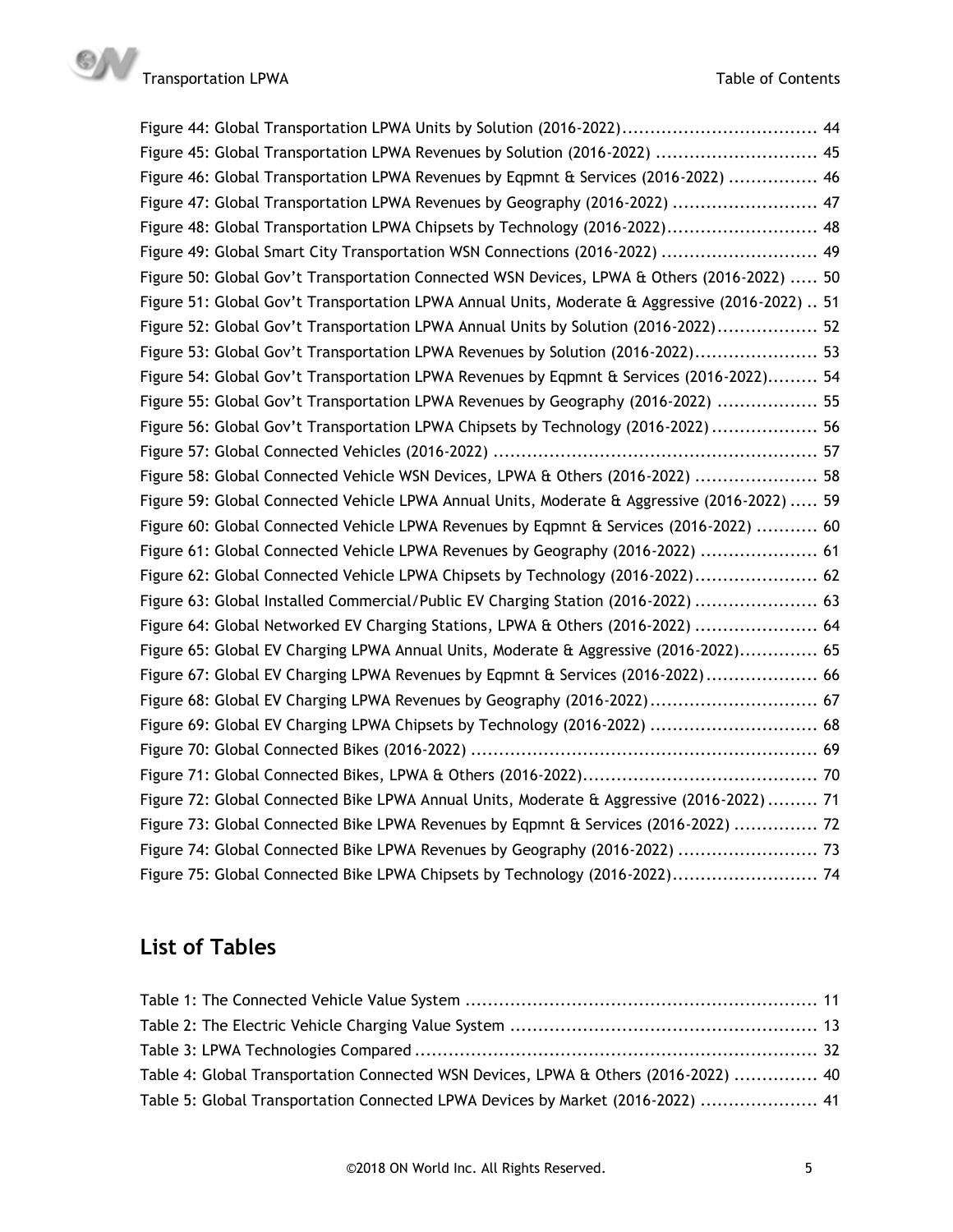

Table 6: Global Transportation LPWA Revenues by Market (2016-2022) ................................. 42 Table 7: Global Transportation LPWA Annual Units, Moderate & Aggressive (2016-2022) ............ 43 Table 8: Global Transportation LPWA Units by Solution (2016-2022)..................................... 44 Table 9: Global Transportation LPWA Revenues by Solution (2016-2022)................................ 45 Table 10: Global Transportation LPWA Revenues by Eqpmnt & Services (2016-2022)................. 46 Table 11: Global Transportation LPWA Revenues by Geography (2016-2022)........................... 47 Table 12: Global Transportation LPWA Chipsets by Technology (2016-2022) ........................... 48 Table 13: Global Gov't Transportation Connected WSN Devices, LPWA & Others (2016-2022) ...... 50 Table 14: Global Gov't Transportation LPWA Annual Units, Moderate & Aggressive (2016-2022) ... 51 Table 15: Global Gov't Transportation LPWA Annual Units by Solution (2016-2022)................... 52 Table 16: Global Gov't Transportation LPWA Revenues by Solution (2016-2022) ...................... 53 Table 17: Global Gov't Transportation LPWA Revenues by Eqpmnt & Services (2016-2022) ......... 54 Table 18: Global Gov't Transportation LPWA Revenues by Geography (2016-2022) ................... 55 Table 19: Global Gov't Transportation LPWA Chipsets by Technology (2016-2022).................... 56 Table 20: Global Connected Vehicle WSN Devices, LPWA & Others (2016-2022) ....................... 58 Table 21: Global Connected Vehicle LPWA Annual Units, Moderate & Aggressive (2016-2022)...... 59 Table 22: Global Connected Vehicle LPWA Revenues by Eqpmnt & Services (2016-2022) ............ 60 Table 23: Global Connected Vehicle LPWA Revenues by Geography (2016-2022) ...................... 61 Table 24: Global Connected Vehicle LPWA Chipsets by Technology (2016-2022)....................... 62 Table 25: Global Networked EV Charging Stations, LPWA & Others (2016-2022)....................... 64 Table 26: Global EV Charging LPWA Annual Units, Moderate & Aggressive (2016-2022) .............. 65 Table 28: Global EV Charging LPWA Revenues by Eqpmnt & Services (2016-2022)........................ 66 Table 29: Global EV Charging LPWA Revenues by Geography (2016-2022)................................. 67 Table 30: Global EV Charging LPWA Chipsets by Technology (2016-2022) ............................... 68 Table 31: Global Connected Bikes, LPWA & Others (2016-2022) .......................................... 70 Table 32: Global Connected Bike LPWA Annual Units, Moderate & Aggressive (2016-2022).......... 71 Table 33: Global Connected Bike LPWA Revenues by Eqpmnt & Services (2016-2022) ................ 72 Table 34: Global Connected Bike LPWA Revenues by Geography (2016-2022) .......................... 73 Table 35: Global Connected Bike LPWA Chipsets by Technology (2016-2022) .......................... 74 Table 36: LPWAN Component Suppliers by Product Segment .............................................. 75 Table 37: LPWA Components – Profiles ......................................................................... 76 Table 38: IoT Connectivity & Device Mgmt Platforms by Product Segment.............................. 78 Table 39: IoT/LPWA Connectivity & Device Mgmt Platforms – Profiles ................................... 79 Table 40: Smart City/ Transportation IoT Systems & Platforms - Profiles .................................. 81 Table 41: Connected Car/EV Charging Systems & Platforms – Profiles ................................... 83 Table 42: (Select) LPWA Network Operators .................................................................. 87